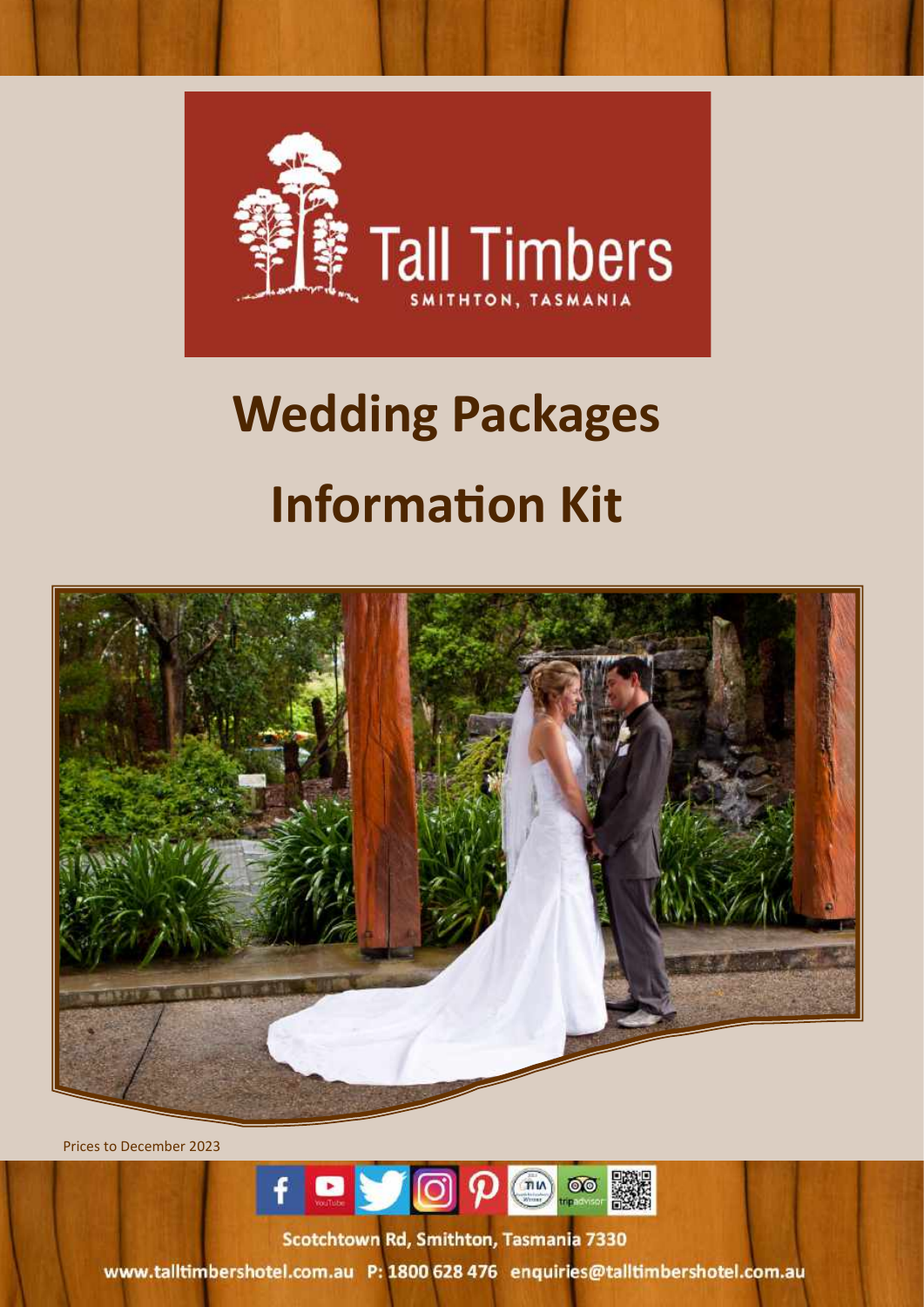

**Table of Contents** 

| <b>Venue Location</b>                   | 3  |
|-----------------------------------------|----|
| <b>Travelling &amp; Transport</b>       | 3  |
| <b>Accommodation</b>                    | 4  |
| <b>Property Information</b>             | 5  |
| <b>Grey's Seating Plan</b>              | 6  |
| <b>Grey's Seating Plan</b>              | 7  |
| <b>Britton's Seating Plan</b>           | 8  |
| <b>Britton's Seating Plan</b>           | 9  |
| <b>Catering Options</b>                 | 10 |
| <b>Cocktail &amp; Canape Selections</b> | 11 |
| <b>BBQ Selections</b>                   | 12 |
| <b>Function Menu Selections</b>         | 13 |
| <b>Carvery Selections</b>               | 14 |
| <b>Light Snack Selections</b>           | 15 |
| <b>Facilities</b>                       | 16 |
| <b>Tall Timbers Adventure Tours</b>     | 17 |
| <b>Additional Information</b>           | 18 |
| <b>Room Hire &amp; Costing Sheet</b>    | 19 |
| <b>Booking Confirmation Sheet</b>       | 20 |

f D J O P O O N

icotchtown Rd, Smithton, Tasmania, 733 Tourism Free Simerson, Foshiania 753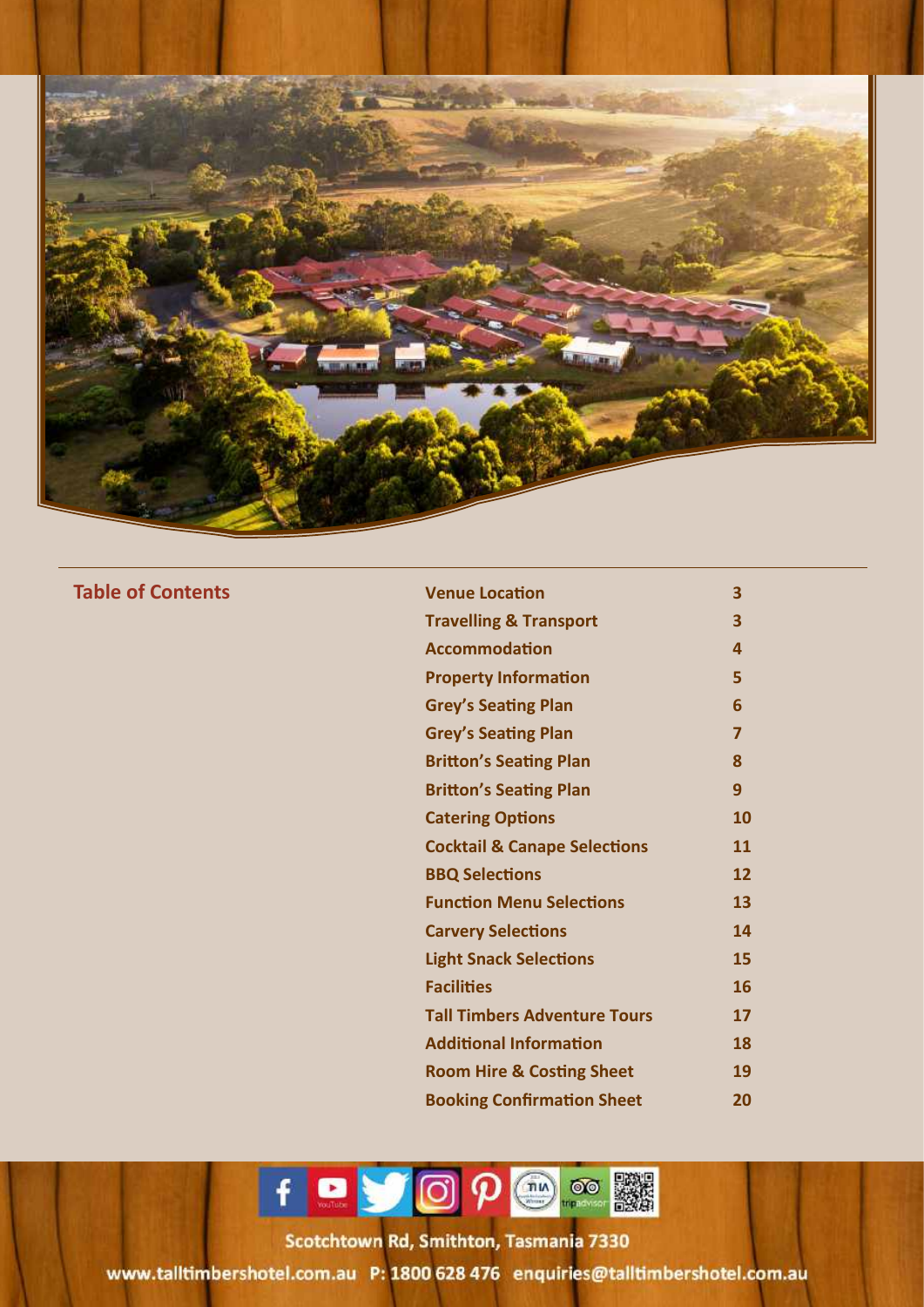

The ultimate wedding destination  $-$  Tall Timbers offer two purpose-built function rooms suitable for intimate or large-scale weddings. As one of the largest venues in the region, we can cater for all your wedding requirements in the one location. Our beautifully landscaped gardens are great for outdoor ceremonies and photo-shoots. For your indoor occasions Grey's and Britton's Private Function Rooms offer the perfect setting for your ceremony or reception.

As the premier accommodation provider in the local region, our multiple award winning venue provides 67 suites and apartments, a restaurant, lounge, sports bar and premium recreation facilities for guests to relax and unwind in comfort.

Following is a list of travelling times from major Tasmanian centres.

The nearest airport is located at Burnie/Wynyard (BWT) less than an hour's drive from Tall Timbers and offering 3 -4 daily direct flights to & from Melbourne with Regional Express Airlines & Qantas.

#### www.rex.com.au www.qantas.com.au

The Spirit of Tasmania terminal is located at Devonport approximately 90 minutes drive from Tall Timbers with overnight sailings to and from Melbourne. Day sailings are also offered during the Summer season.

#### www.spiritoftasmania.com.au

Devonport Airport (DPO) is a 90 minute drive away and offers 4-5 daily direct flights to & from Melbourne with QantasLink.

#### www.qantas.com.au

Major airlines Virgin, Qantas & Jetstar also offer regular flights to & from Melbourne and other mainland centres to Launceston Airport (LST) a 2.5 hour drive and Hobart Airport (HBA) a 4.5 to 5 hour drive from Tall Timbers.

#### www.virginaustralia.com.au

www.qantas.com.au www.jetstar.com.au

Major hire car companies are located at the above airports, ferry terminal and major towns.



icotchtown Rd, Smithton, Tasmania, 733 Tourism Free Simerson, Foshiania 753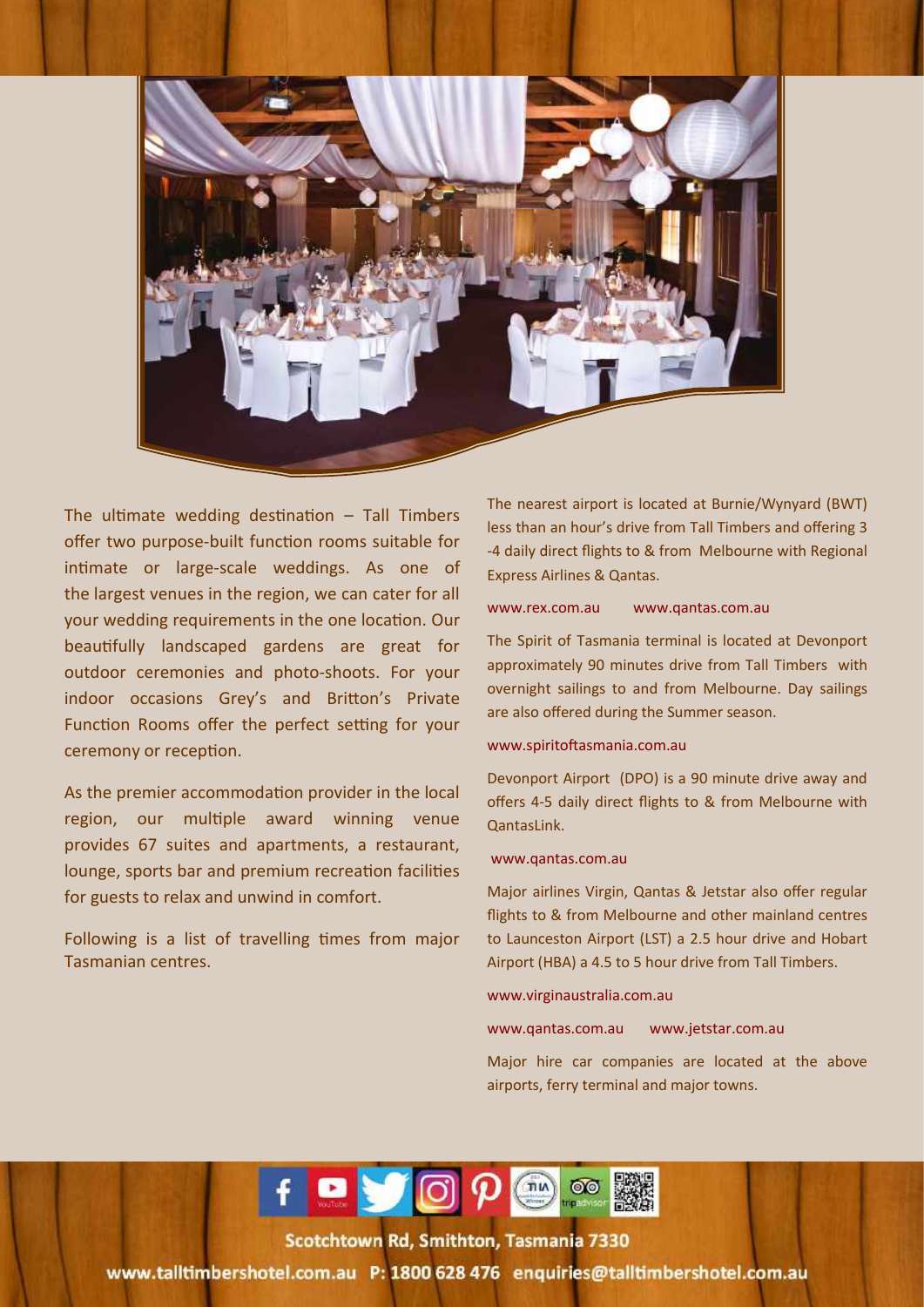

Tall Timbers offers a variety of accommodation across a range of 67 rooms from Standard Ensuite rooms to luxurious Lakeside Apartments. Room types include:

### **55 x Standard Ensuite Rooms**

Standard King Ensuite rooms Queen + single standard rooms Triple Rooms

### **2 x Disabled Rooms**

Each room contains a Queen size bed and single bed

| <b>Single/Double/Twin</b>     | \$180.00 |  |
|-------------------------------|----------|--|
| <b>Triple</b>                 | \$230.00 |  |
| 2 x Self-Contained Apartments | \$220.00 |  |

Two bedroom apartments containing one room with a Queen size bed and the second room containing two single beds

#### **5 x Lakeside Self-Contained Apartments \$300.00**

Two bedroom, two bathroom apartments containing a Queen size bed in one room and King (split) size bed and single bed in the second bedroom

### **3x Executive Lakeside Apartments \$275.00**

One bedroom Executive suites with a King size bed and spa in each apartment

### **Pricing is valid to 31st December 2023**

Rooms are available to check in from 2pm or by other arrangements prior to arriving and upon availability.

Check out is by no later than 11am the following day.

Group check-ins are welcome and we recommend a room list be sent prior to arrival to allow speedy check-in.

 $f \bullet g$  $\emptyset$  $\emptyset$  $\binom{nn}{n}$  $\circledcirc$ 

icotchtown Rd, Smithton, Tasmania, 733 Tourism Free Simerson, Foshiania 753 www.talltimbershotel.com.au P: 1800 628 476 enquiries@talltimbershotel.com.au



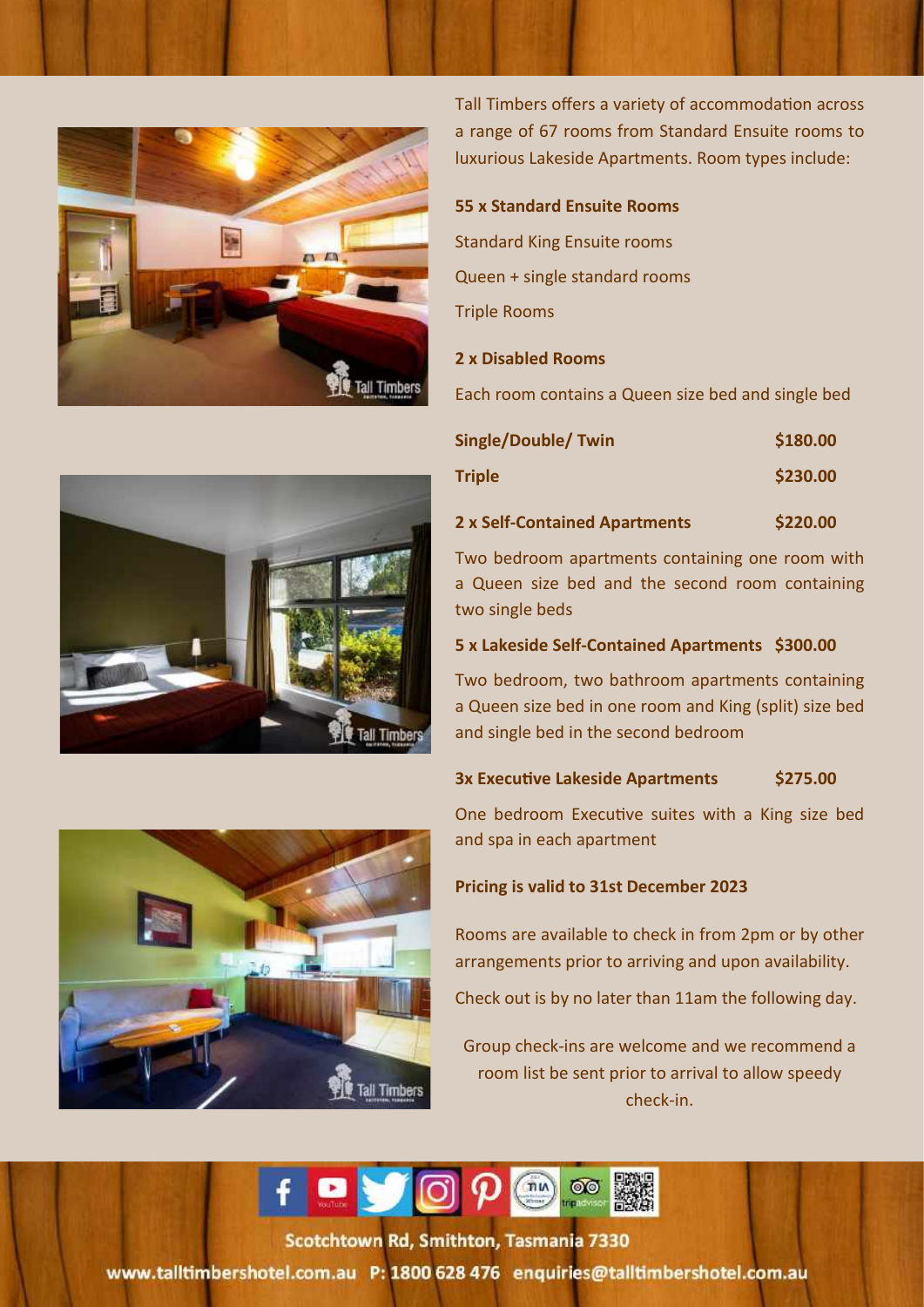

### *Overall Property and Floor Plan*

Tall Timbers, located just out of Smithton on the North West coast of Tasmania, is situated on 165 acres of undulating farm land. Constructed almost entirely from local Tasmanian timbers, the complex has a warm atmosphere that can be felt as soon as one enters the superb foyer area. Open log fires, quality meals and friendly efficient staff adds to the charm of the complex.

Tall Timbers offers a variety of accommodation across a range of 67 rooms. Room types include:

- Standard Ensuite Rooms
- Self-Contained Apartments
- Lakeside Self-Contained Apartments
- **Executive Lakeside Apartments**
- Disabled Rooms

Tall Timbers also has a large parkland area, available free of charge seasonally for fully self-contained Recreational Vehicles.

### *Britton's Function Centre*

Named after one of the local pioneering timber families is a large private room suitable for function requirements. With no supporting pillars or columns the area is suitable for your reception.

| $Size =$    | 500 m <sup>2</sup> Total Area Size |            |
|-------------|------------------------------------|------------|
| Seating $=$ | <b>Banquet</b>                     | 170 guests |
|             | Cocktail                           | 300 guests |

### *Grey's Function Room*

Also named after a local timber family) is a private room, ideal for small weddings.

| $Size =$ | 80 m <sup>2</sup> Total Area Size    |           |
|----------|--------------------------------------|-----------|
|          | Seating = Dinner functions 40 guests |           |
|          | Cocktail                             | 45 guests |



5-15 Scotchtown Road Smithton 7330, Tasmania, Australia Toll Free in Free Statement Controlling to the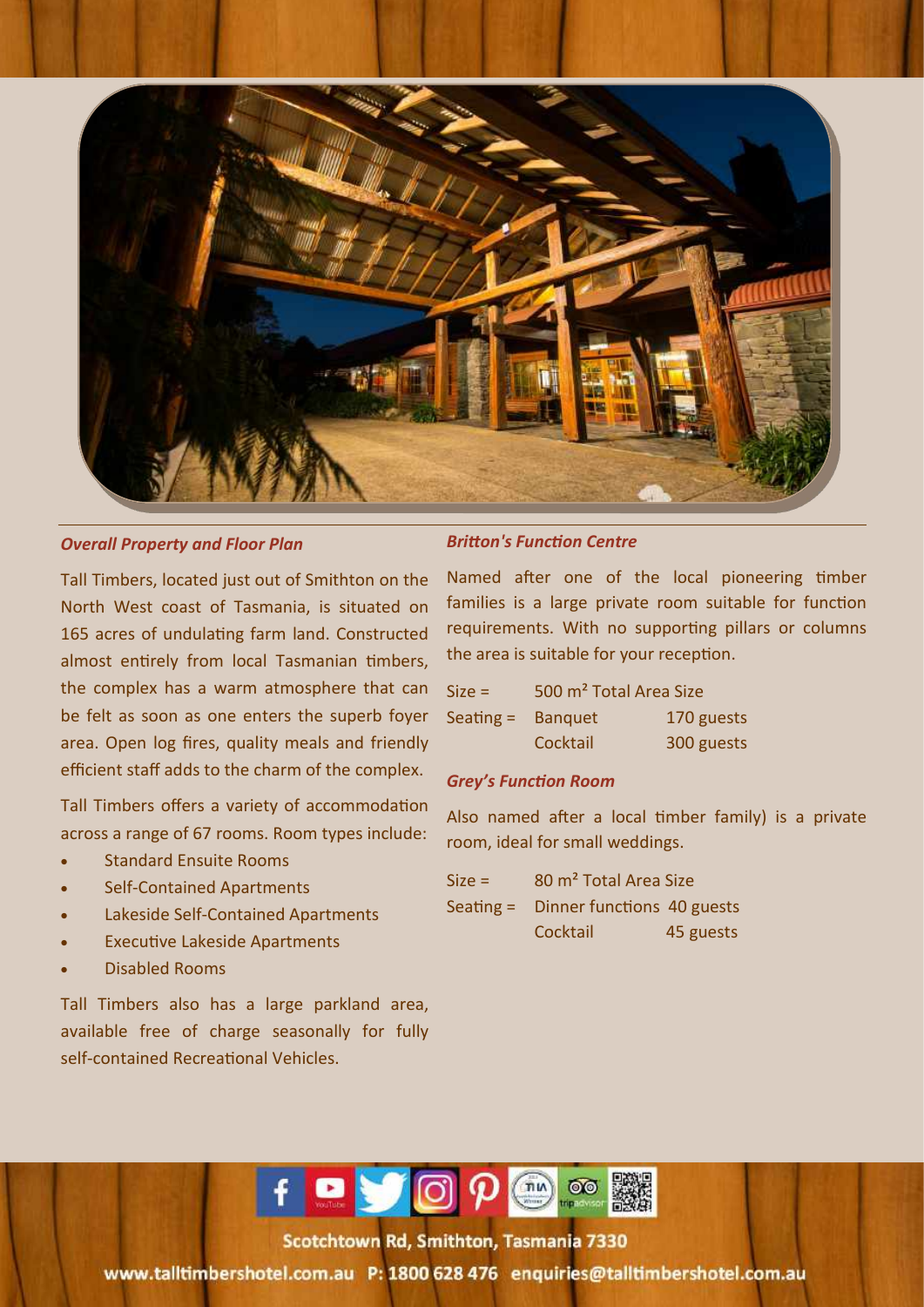### **GREYS FUNCTION ROOM**

SEATING ARRANGEMENTS

### Wedding 1 - 29 Guests



Wedding 2 -16 -18 Guests

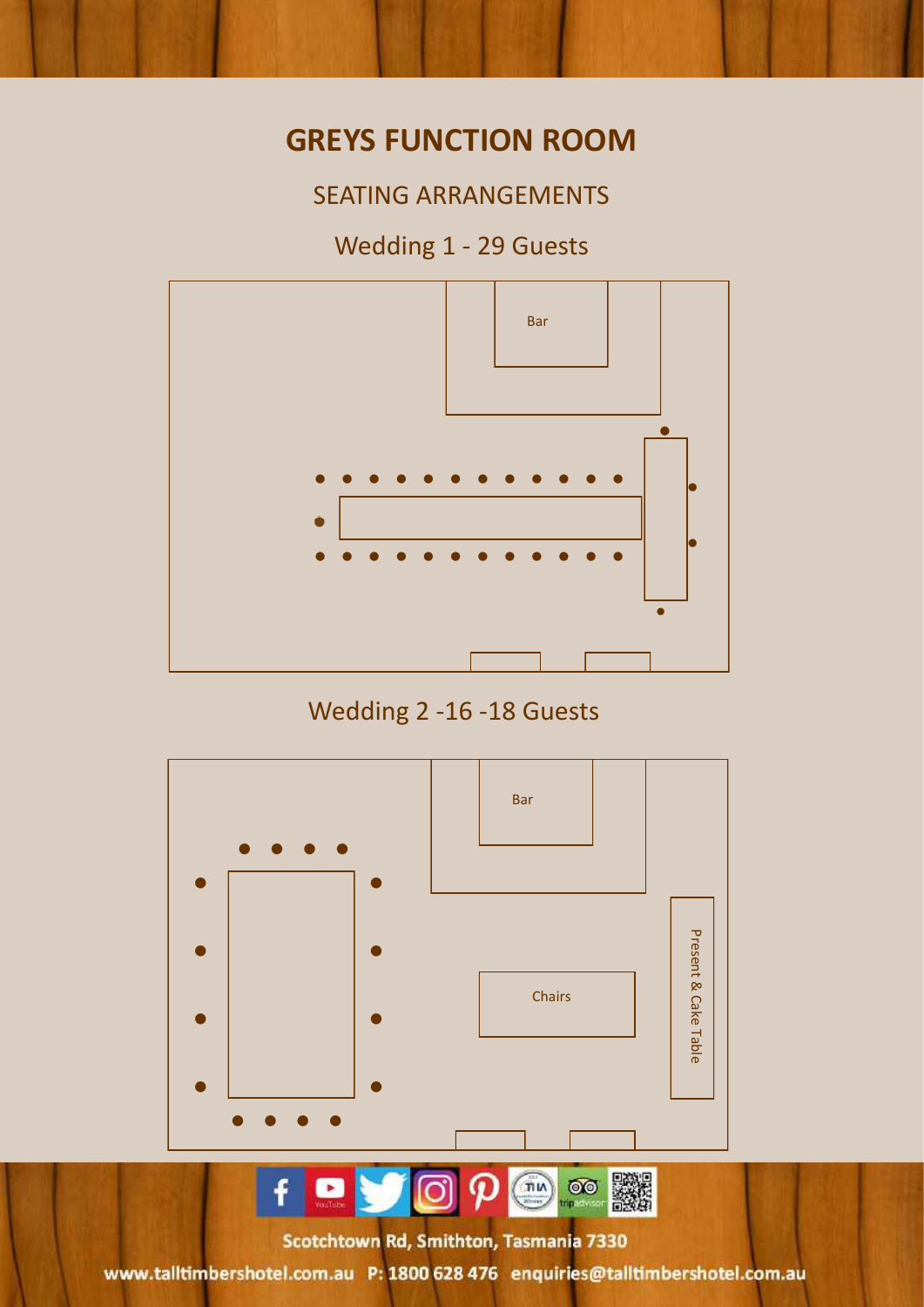

## **GREYS FUNCTION ROOM**

### SEATING ARRANGEMENTS

### Wedding 3 - 40 Guests



5-15 Scotchtown Road Smithton 7330, Tasmania, Australia

Toll Free in Free Statement Controlling to the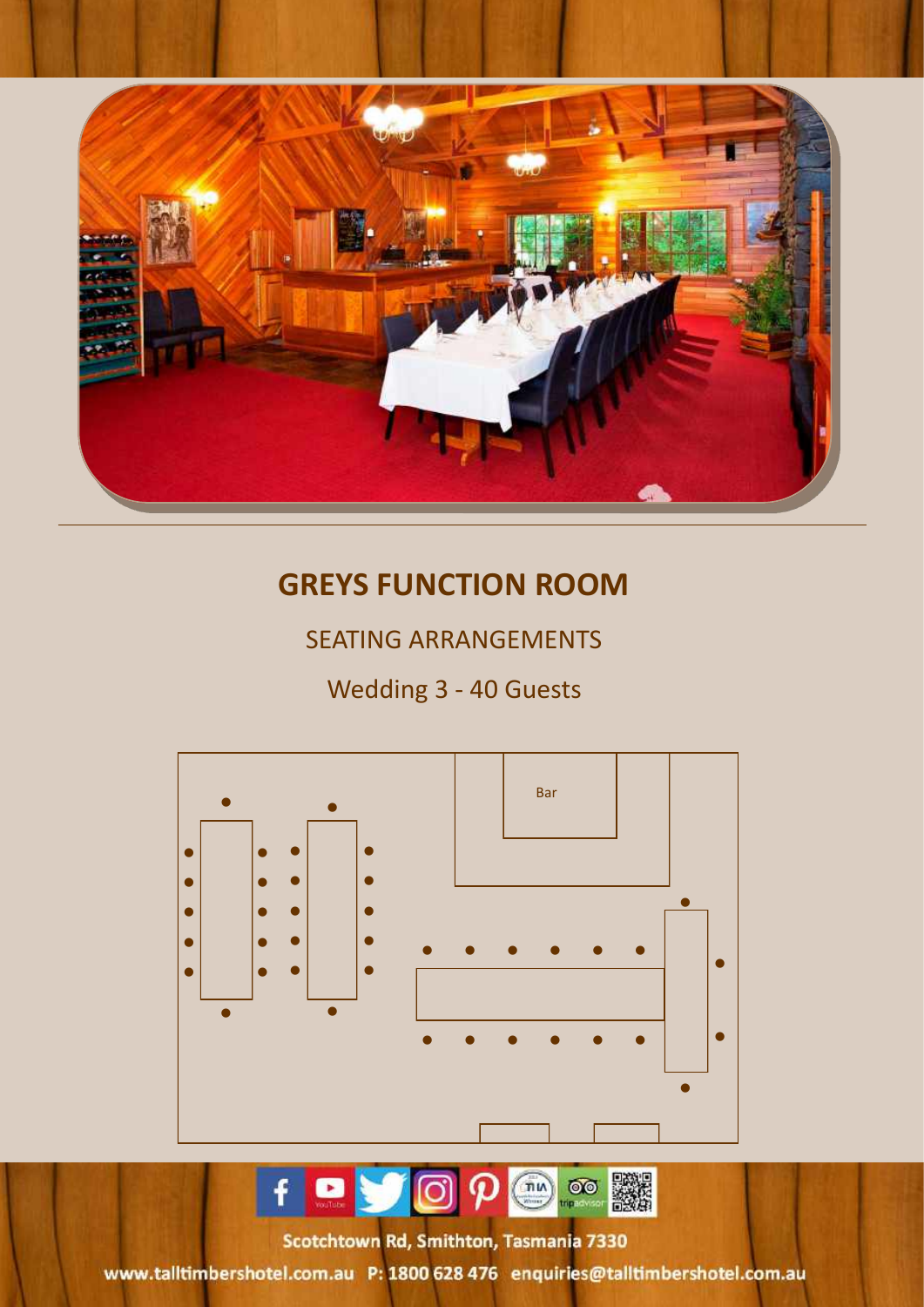### **BRITTONS FUNCTION CENTRE**

### SEATING ARRANGEMENTS

Wedding 1

### Minimum Number 40 Guests + Bridal Table

Maximum Number 90 Guests + Bridal Table





5-15 Scotchtown Road Smithton 7330, Tasmania, Australia Toll Free in Free Statement Controlling to the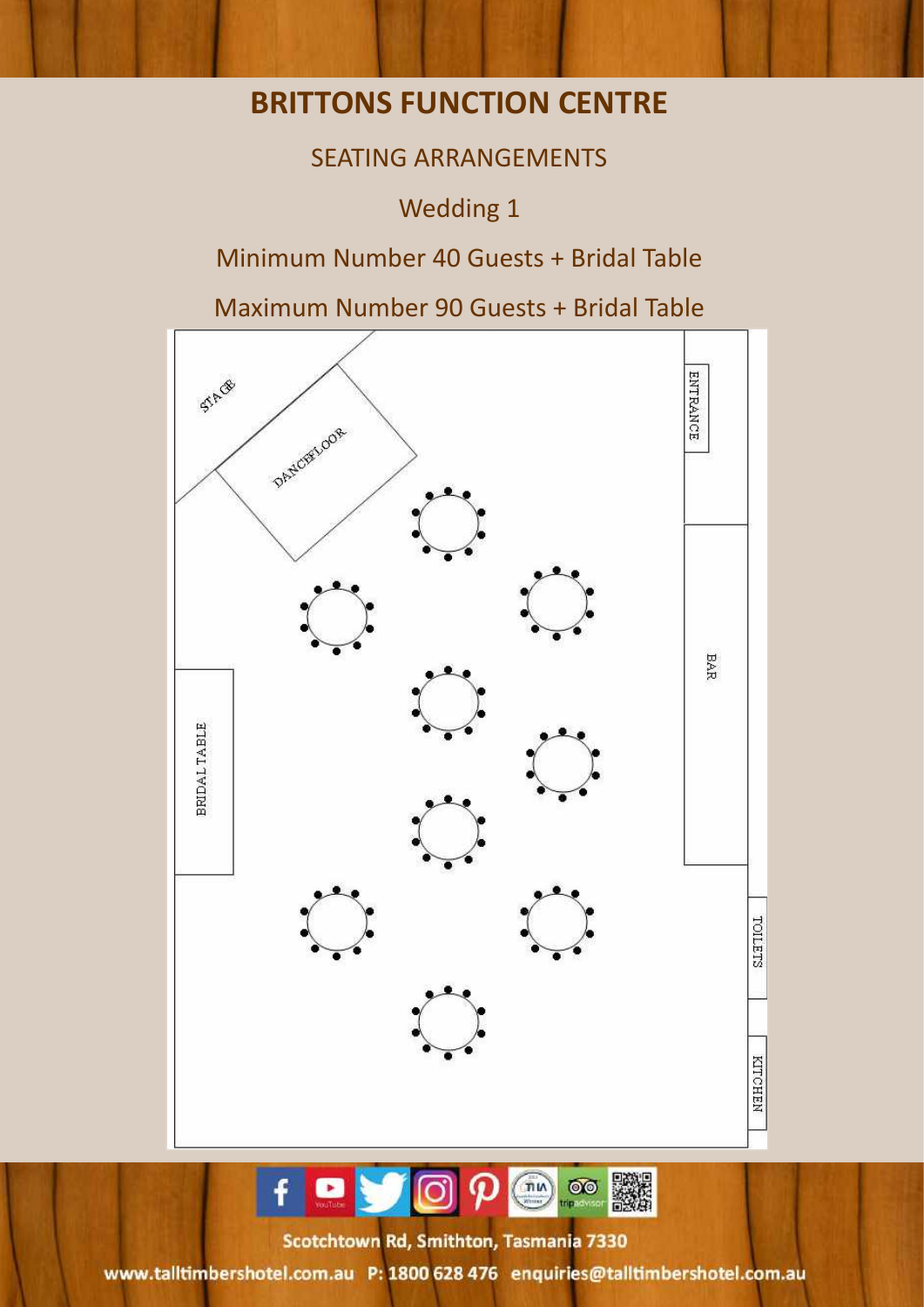### **BRITTONS FUNCTION CENTRE**

### SEATING ARRANGEMENTS

### Wedding 2

### Minimum Number 40 Guests + Bridal Table



**BAR**  $\overline{\text{OO}}$  $\overline{\mathfrak{m}}$ 

5-15 Scotchtown Road Smithton 7330, Tasmania, Australia Toll Free in Free Statement Controlling to the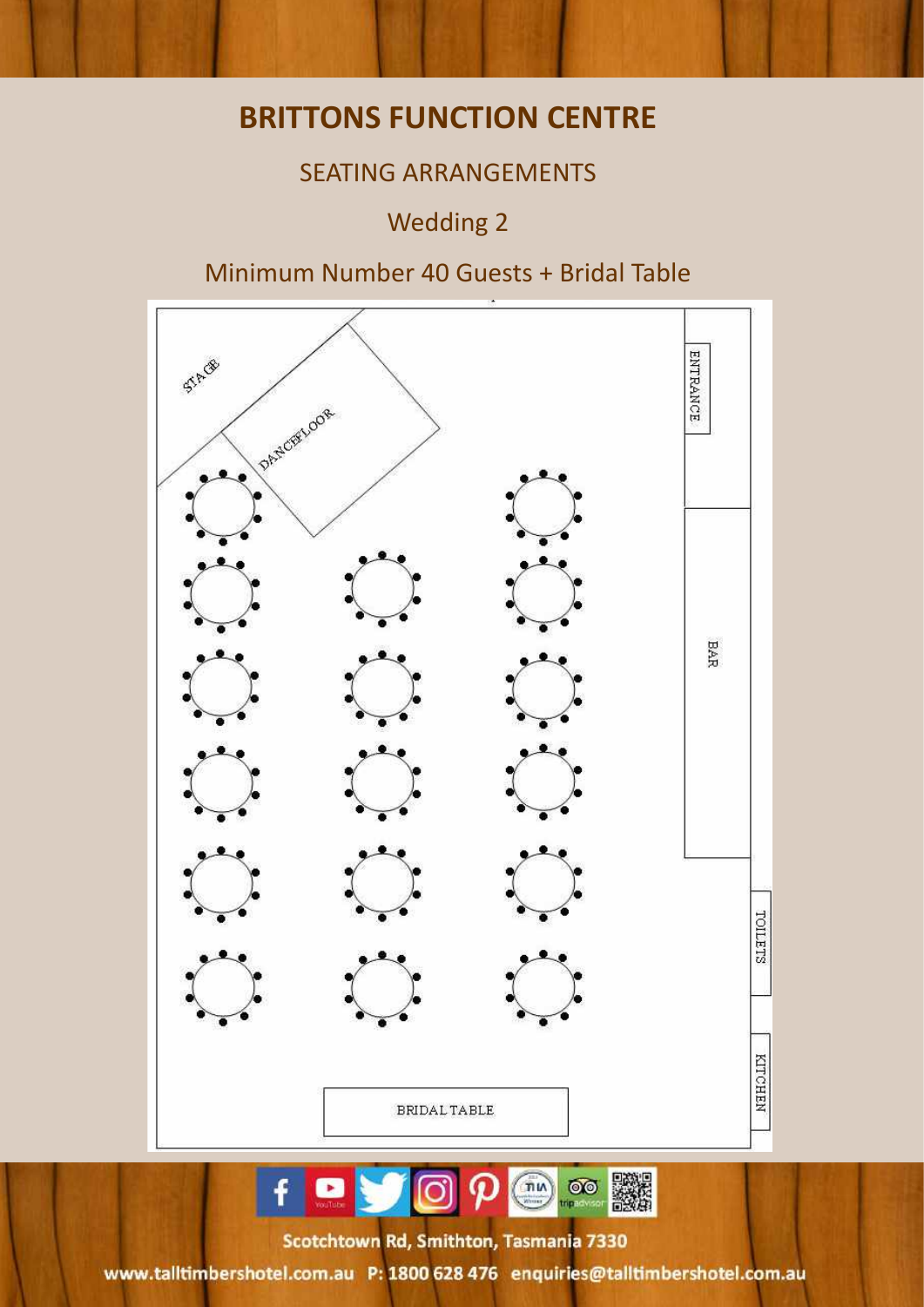

**Tall Timbers Catering Options** Tall Timbers offers a variety of menu and dining options to cater for all your function requirements.

### **Breakfast**

Group breakfasts are available in our Kauri Bistro for groups up to 150 people, the full buffet breakfast includes; bakery items cereals, fruits, juices, dairy products, spreads, eggs, bacon sausages, tomatoes, baked beans and hash browns. Freshly brewed tea and coffee are also available.

### **Morning & Afternoon Tea**

Freshly brewed tea and coffee served with your menu selections.

### **Lunch**

Finger food and light lunch selections are available as well as options from our function menus.

### **Dinner**

Dinner menu's are attached and a wide choice is available. We offer a set Function Menu and Carvery Menu.

### **Cocktail Reception**

Canapés can also be selected from our chef's menu for Cocktail Reception or as a pre-dinner event.

### **Beverages**

A copy of our current wine list is available upon request. Beer and spirits sold during your wedding will be at bar prices.

\*All beverages consumed on the premises must, under licensing laws, be supplied by Tall Timbers Tasmania.



Grotchtown Rd, Smithton, Tasmania, 733 Toll Free Structure : 180000 43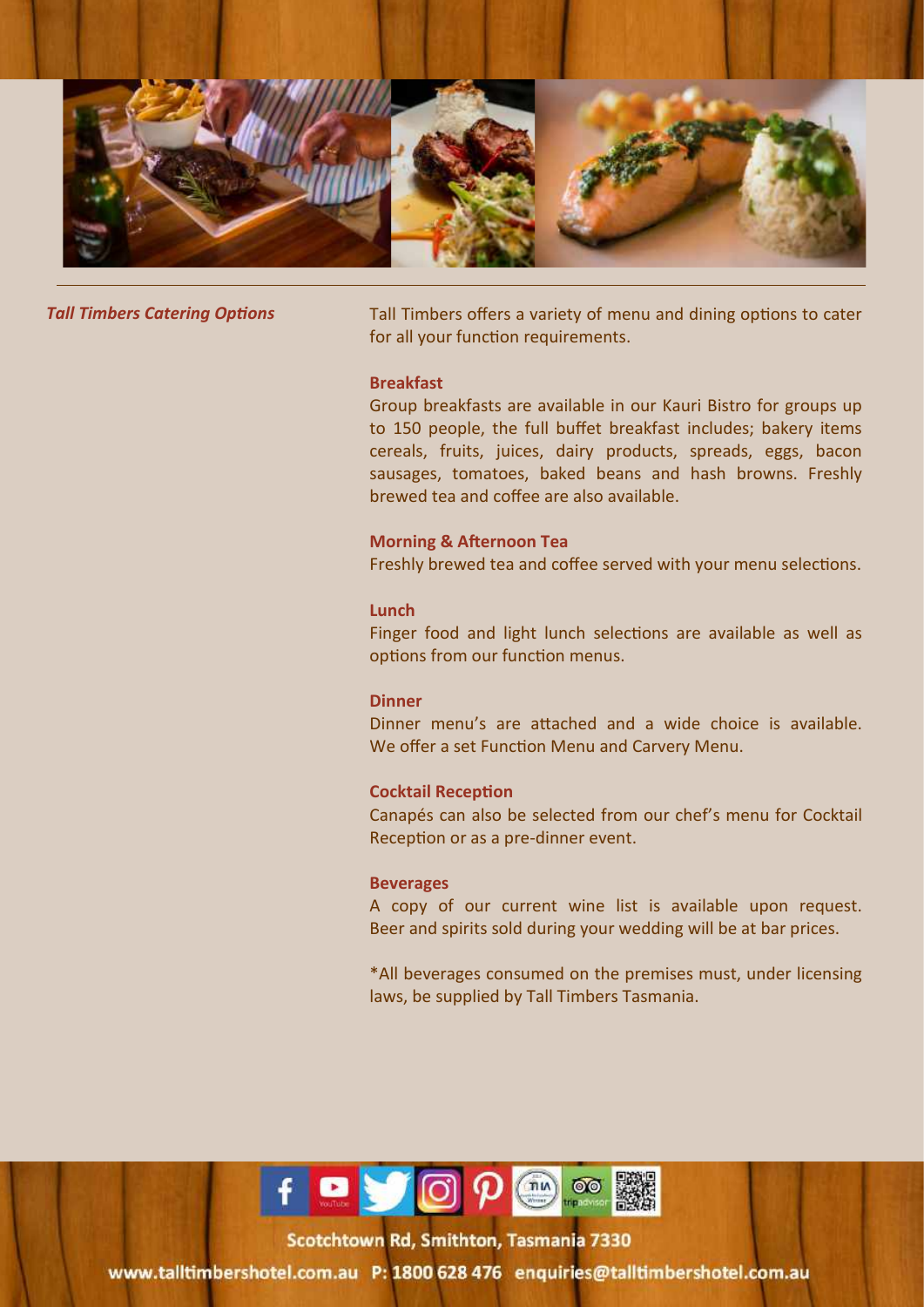

### **Cocktail & Canapé Selections**

Cocktail style events offer a sophisticated alternative to the traditional 'sit-down' affair. This style of event allows guests to move freely amongst themselves whilst sampling canapés and beverages presented by our friendly staff.

### **Cocktail Party & Canapé Selections \$ 4.00 per choice per person**

**HOT** "King Island" smoked cheddar & dill croquettes with burnt apple vinegar (NF, VEG) Pulled pork terrine with pickled cucumber (NF) "Bass Strait" seafood arancini with lemon hollandaise (NF) Seasonal heirloom vegetable tempura with harissa cashew crème (DF, VEGAN) "Cape Grim" beef ragout open pies with Hellyer's Road Whisky BBQ sauce (NF) (GFO) Panko crumbed scallops with Japanese mayo (NF) (GFO) Tofu pad Thai spring rolls with fresh lime & tamari (GF, DF, VEGAN) Crisp pressed lamb shoulder with pea puree & vino cotto (GF, NF)

### **Cold**

Baby carrots, yoghurt & prawn floss (GF, NF) Compressed watermelon, green olive & salmoriglio (GF, DF, NF, VEGAN) Blue cow, pear gel, rocket en croute (NF, VEG) Air dried Cape Grim beef & kimchi (GF, NF, DF) Salmon ceviche, salt n vinegar crisp, crème fraiche (GF, NF)

### **MENU PRICES ARE VALID UNTIL 30th June 2023**



tatchtown Rd, Smithton, Tasmania, 7330 Tours Free: 1800 628 476 Telephone: + 63 (03) 6452 9000

www.talltimbershotel.com.au P: 1800 628 476 enquiries@talltimbershotel.com.au

11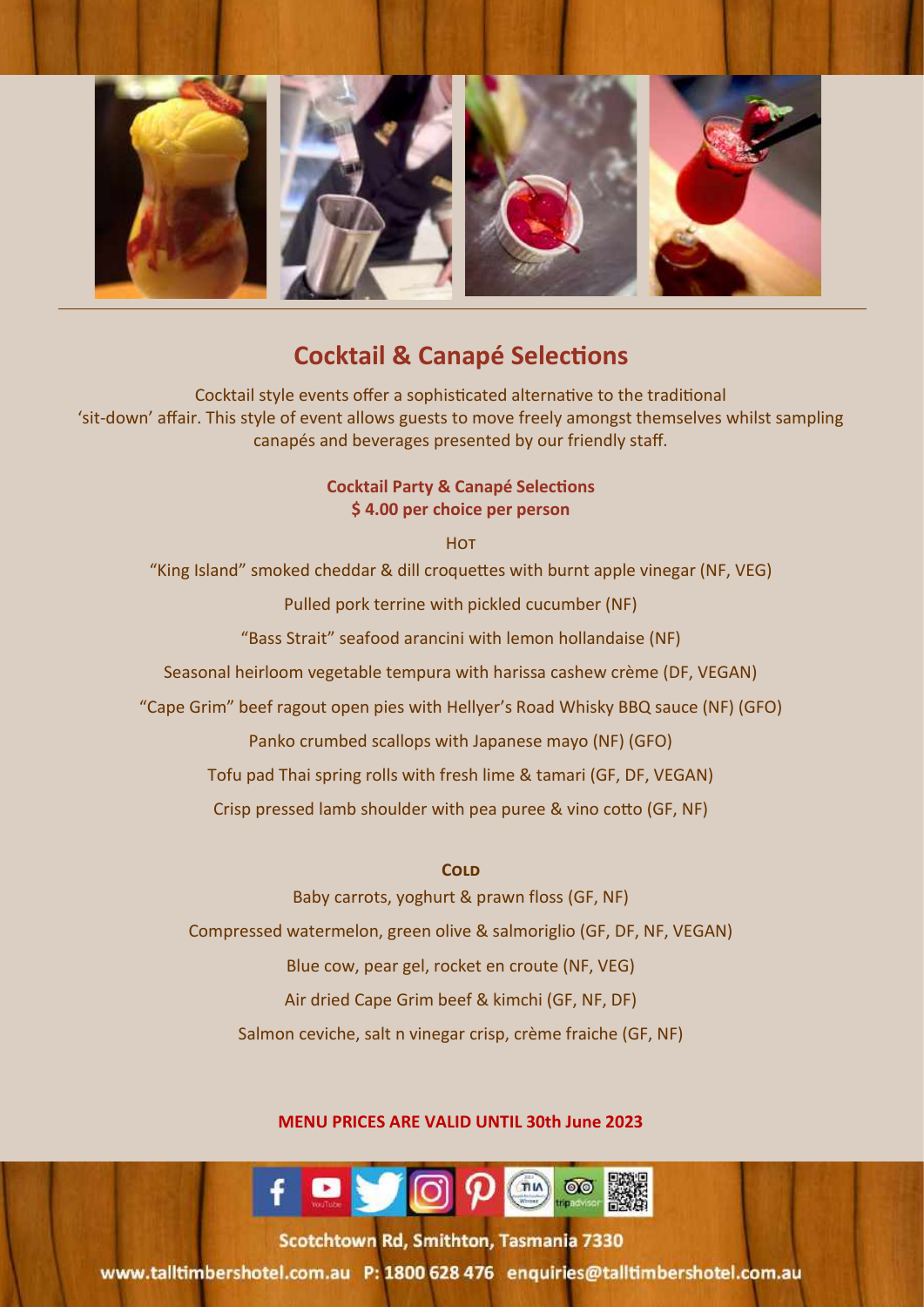

### **BBQ Selections**

### **\$ 28.00 Per Person**

"Cape Grim" Beef Rissoles "Scottsdale" Pork Sausages Classic Potato Salad Barbecued Onion Coleslaw Fresh Baked Bread Rolls **Condiments** 

### **Gourmet BBQ \$ 48.00 Per Person**

"Greenhams" Scotch Fillet Sumac Spiced Chicken Goujons "Scottsdale" Pork Sausages Barbecued Onions Garden Salad Classic Potato Salad Coleslaw Fresh Baked Bread Rolls **Condiments** 

**Menu prices Valid until 30th June 2023**



cotchtown Rd, Smithton, Tasmania, 7331  $T$ 

12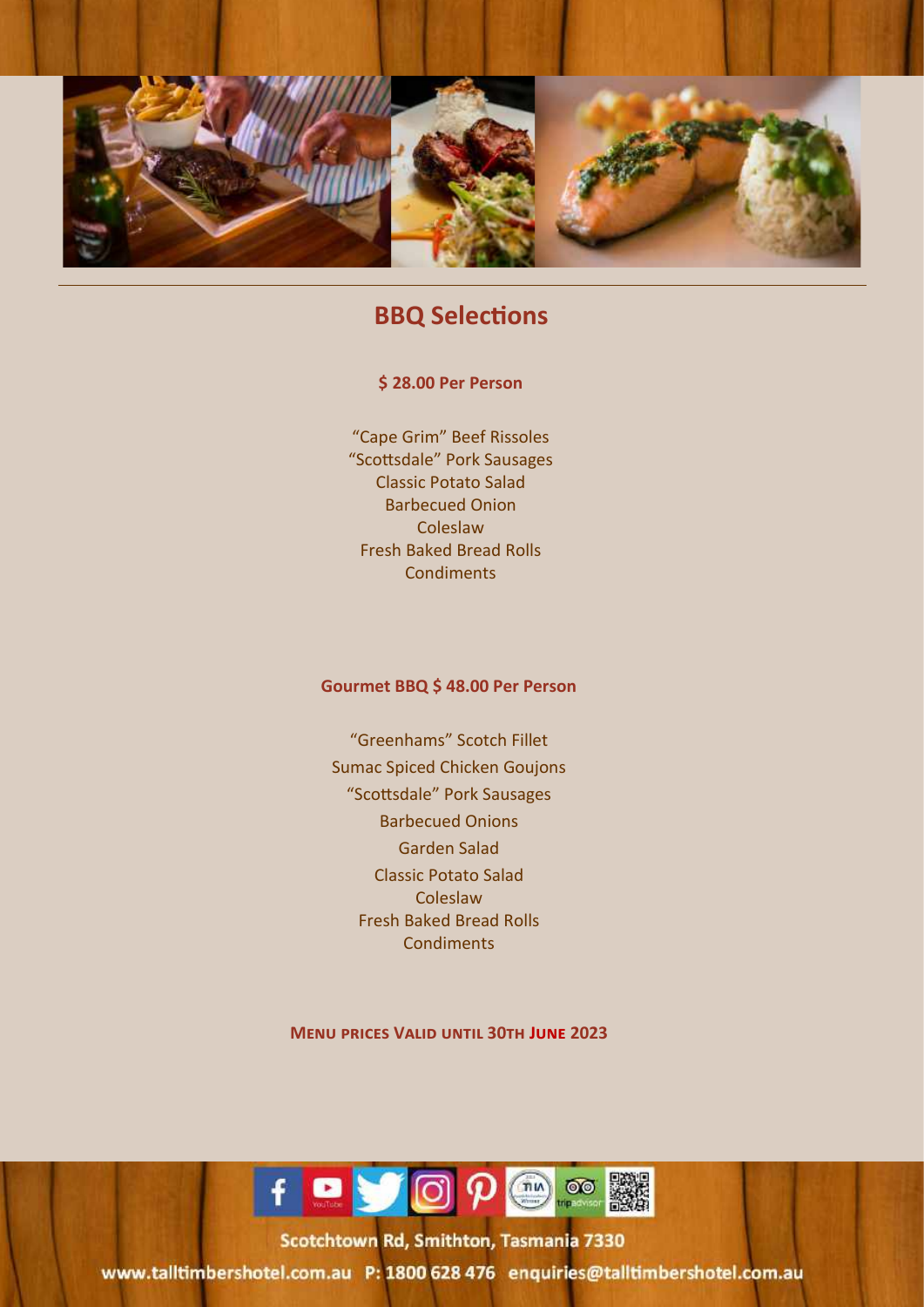

### **Function Menu**

2 Main Courses 2 Desserts Tea and Coffee **\$ 44.00 per person** 

2 Entrées 2 Main Courses 2 Desserts Tea and Coffee **\$ 52.00 per person**

**2 Course Alternate Drop**  2 Main Courses 2 Desserts Tea and Coffee **\$ 42.00 per person**

### **3 Course Alternate Drop**

2 Entrées 2 Main Courses 2 Desserts Tea and Coffee **\$ 50.00 per person** 

**House Baked Bread Rolls Menu prices Valid until 30th June 2023**

#### **Entrée c**

**accompany all meal selections Torched Lemon Curd Tart** – raspberry coulis, baked meringue **Soup -** spiced pumpkin bisque with crayfish oil & fried sage (GF, NF, DF) **Soup—**cauliflower & almond with Tasmanian black truffle oil (GF, DF, VEGAN) **"Edge of the World" Gin cured salmon,** blood orange & chili glaze, petit herbs, rosemary salmon bark (GF, NF, DF) **Barbecued Lamb** – chilli dipping sauce, cucumber & mint (GF, DF) **Pepper Berry Dusted Chicken** – millet, Persian fetta, green pea & mint salad (GF, NF) **"Cape Grim" Beef Tartare** – rosemary bark, hills farm pub mustard (NF) **Twice Baked Tasmanian Scallop Souffle** – fennel & radish slaw **Pan-fried Potato Gnocchi** – wild mushrooms, cashew **Main Course Slow Roasted "Cape Grim" Beef Short Rib** – with hand cut fries, charred sweet corn & pan jus (GF, NF) **"Bass Strait" market fresh seafood risotto –** mussels, tiger prawns, scallops, trumpeter folded gently into a creamy garlic & white wine risotto, petit herbs & grana pandano (GF, NF) Hay Smoked Broccoli - miso hummus, sumac coconut yoghurt, sea salt almond brittle (GF, DF, VEGAN) Pan Roasted Chicken Breast - salmoriglio, buttermilk polenta, forest mushroom jus (GF, NF) **Tasmanian Salmon Darne** – leatherwood honey glazed parsnips, onion soubise, beetroot gel & petit greens (GF, NF) **Twice Cooked Pork Belly -** roast cabbage, cauliflower, apple & chili salad (GF, NF) **Beetroot & Red Onion Tarte Tatin** – garden salad, tomato jam & petit herbs NF, DF, VEGAN) **Pressed Lamb Shoulder** – preserved lemon chat potatoes, harissa spiced beans, minted yoghurt (GF, NF) **Dessert Fresh Fruit Salad** - Served with Fresh Whipped Cream **Anvers Chocolate Brownie** – blackberry coulis, "Van Diemen's" maple & walnut ice-cream **Peanut Butter Fudge** – coconut yoghurt, "Van Diemen's" salted lime sorbet (GF, DF, VEGAN) **Tasmanian Cheese Board** – three local cheeses, crisps, vino cotto, walnuts & grapes **Star Anise Poached Pear** – "Van Diemen's" blood orange sorbet, pistachio (GF, DF, VEGAN) **Sticky Date Pudding** - with a rich butterscotch sauce

> **Freshly brewed tea & coffee is available at the end of every meal All function menus are for a minimum of 20 people, any numbers over 30 must be alternate drop.**

 $f = \sqrt{0}$ 

Scotchtown Rd. Smithton, Tasmania 733 Toll Free: 1800 628 476 Telephone: + 63 (03) 645 (03) 645 (03) 645 (03) 645 (03) 645 (03) 645 (03) 6452 90000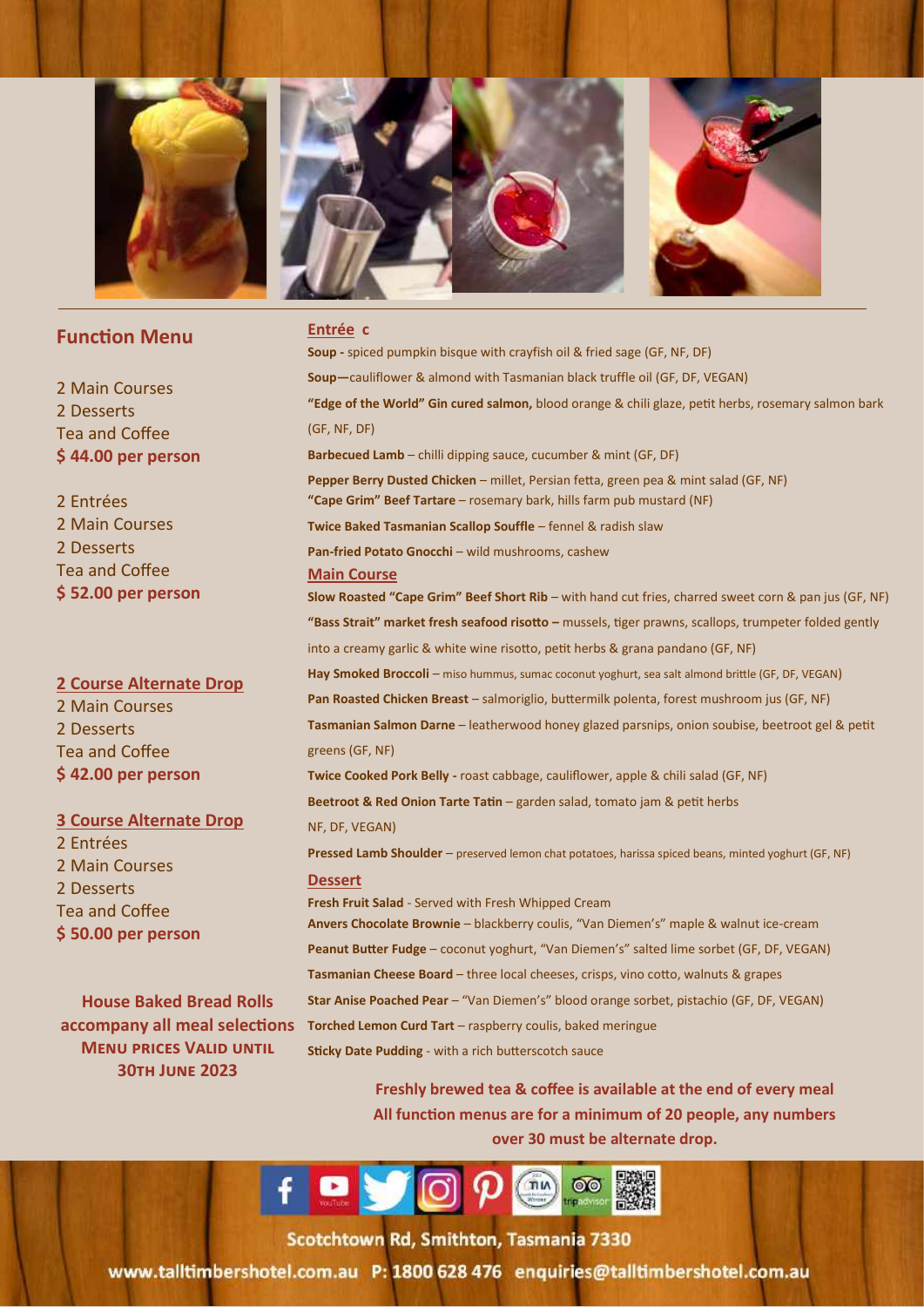

### **Carvery Style Menu**

**Two Course** 2 Meats (served with vegetables) 2 Desserts Tea & Coffee **\$ 42.00 per person**

**Three Course** 2 Entrees 2 Meats (served with vegetables) 2 Desserts Tea & Coffee **\$ 50.00 per person**

### **Three Course** 3 Entrees

3 Meats (served with vegetables) 3 Desserts Tea & Coffee **\$ 55.00 per person**

**House Baked Bread Rolls accompany all meal selections**

**Menu prices Valid until 30th June 2023**

#### **Entrée**

**Soup -** Spiced Pumpkin Bisque with crayfish oil & fried sage (GF, NF, DF) **Soup—**Cauliflower & Almond with Tasmanian black truffle oil (GF, DF, VEGAN) **"Edge of the World" Gin Cured Salmon**, blood orange & chili glaze, petit herbs, rosemary salmon bark (GF, NF, DF) **Barbecued Lamb** – chilli dipping sauce, cucumber & mint (GF, DF) **Pepper Berry Dusted Chicken** – millet, Persian fetta, green pea & mint salad (GF, NF) **Cape Grim Beef Tartare** – rosemary bark, hills farm pub mustard (NF) **Twice Baked Tasmanian Scallop Souffle** – fennel & radish slaw **Pan-fried Potato Gnocchi** – wild mushrooms, cashew

#### **Please choose from the following meats for your Carvery:**

**Bourbon Glazed Baked Ham Slow Roasted "Greenhams" Scotch Fillet Roast "Wild Clover" Lamb Roast "Scottsdale" Pork Roast "Nichols" Chicken** 

### **All Carvery meals are served with**

**Rosemary Potatoes Cauliflower Gratin Carrots with Rosemary Spiced Pumpkin Minted Peas Rich Gravy & Condiments Dessert Fresh Fruit Salad** - Served with Fresh Whipped Cream Tasmanian Cheese Board - three local cheeses, crisps, vino cotto, walnuts & grapes **Star Anise Poached Pear** – "Van Diemen's" blood orange sorbet, pistachio (GF, DF, VEGAN) **Torched Lemon Curd Tart** – raspberry coulis, baked meringue

**Sticky Date Pudding** - With a rich butterscotch sauce

**Freshly brewed tea & coffee is available at the end of every meal All carvery's are for a minimum of 30 people, however, numbers under this amount may have a menu designed to their requirements**



cotchtown Rd, Smithton, Tasmania, 733 To the extension of the extension of the extension of the state of the extension of the state of the state of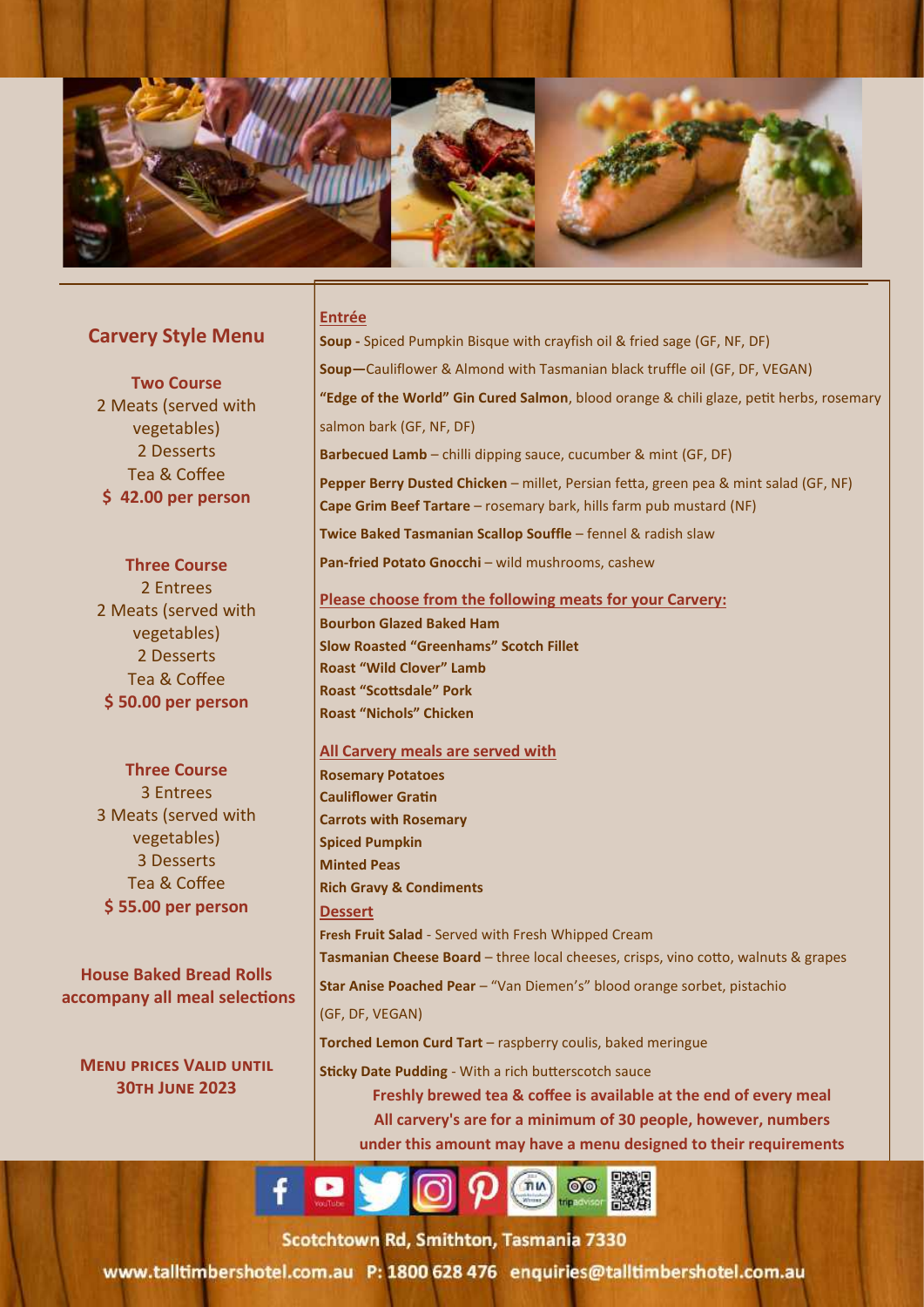

### **Light Snack Selections**

### **Morning/Afternoon Tea**

Tea & Coffee **\$3.00 per person**

Tea, Coffee & Cake or Biscuit **\$ 6.00 per person**

Tea, Coffee, Cake & biscuit **\$ 8.00 per person**

Tea, Coffee, Scones, Jam & Cream or selection of Muffins **\$ 10.00 per person**

**These prices are per person**

#### **Platters**

**Cheese**  3 Local Tasmanian Cheeses **\$ 120.00 per 10 people** 

**Fruit** A Fine Selection of Seasonal Fruit **\$ 45.00 per 10 people** 

### **Light Snack Selections**

Petit Quiche Loraine Mixed point sandwiches "Cape Grim" Beef sausage rolls with Zartar spice **\$ 16.00 per person**

Petit Quiche Loraine Chefs' selection of gourmet sandwiches & wraps Variety of Pizzas Selection of Gourmet Pies **\$ 25.00 per person**

Petit Quiche Loraine Ham & Cheese mini croissants Chefs' selection of gourmet wraps & baguettes Variety of Pizzas "Cape Grim" beef sausage rolls with Zartar spice Selection of Gourmet Pies **\$ 35.00 per person**

> Tea and Coffee **\$3.00 per person**

> > Orange Juice

**\$2.00 per person**

15

**Menu prices Valid until 30th June 2023**



cotchtown Rd, Smithton, Tasmania, 7331 Toll Free: 1800 628 476 Telephone: + 63 (03) 645 (03) 645 (03) 6452 9000 6452 90000 6452 90000 6452 90000 6452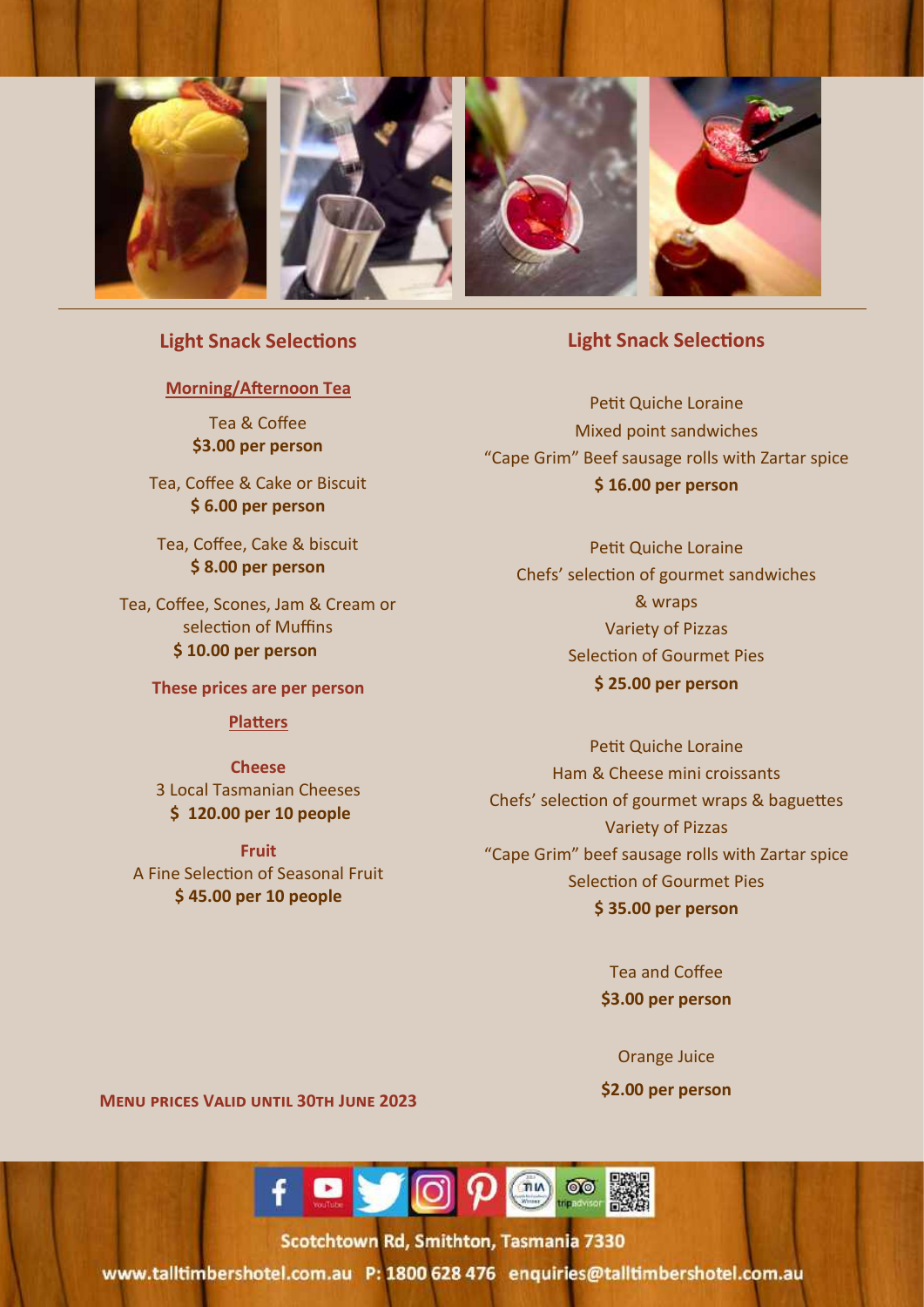

*Tall Timbers Facilities* **Outdoor Areas**



Tall Timbers offers a picturesque garden setting with plenty of area available for your wedding party or a casual walk to relax. Our **BBQ Area** has the capacity to seat up to 30 people and is available for that traditional country BBQ, and while the cook is preparing, relax with a drink or a game of tennis on our **Double Tennis Court.** Tennis rackets and balls are also available upon request at a nominal charge as well as extra towels for the swimming pool from reception.



### **Pool & Gym**

For those who like a swim in the pool or a work out at the gym they can now enjoy their morning or evening in a 15 metre swimming pool, or work out in the gym in our recreation building.

### **Photos/ Ceremony**



### **Menus**

Tall Timbers can provide your wedding menus for you. If you would like to add your own special touch, you are welcome to provide your own.

16



5-15 Scotchtown Road Smithton 7330, Tasmania, Australia Toll Free Stephens and the extensive state of the state of the state of the state of the state of the state of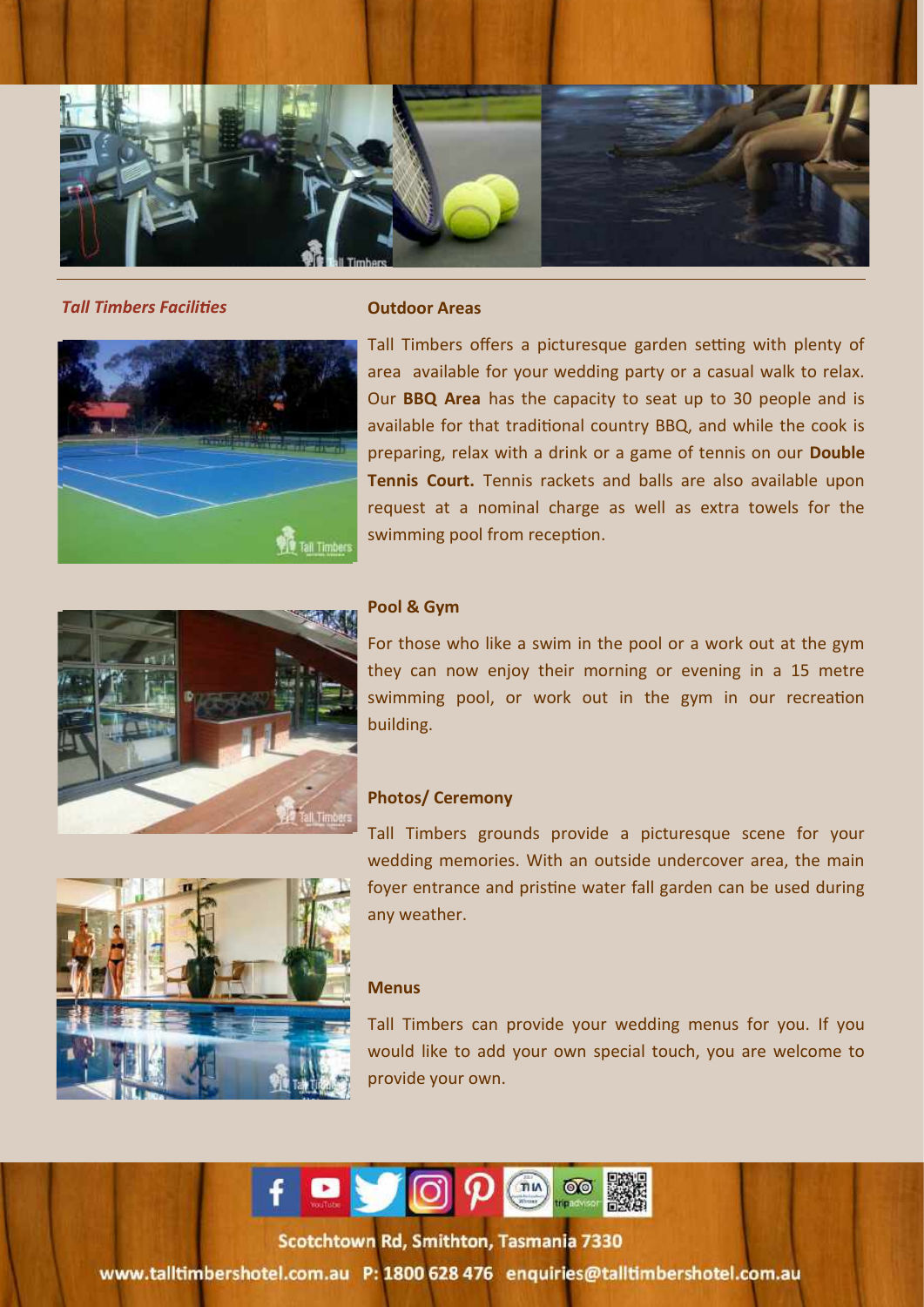

*Tall Timbers Tarkine Wilderness 4WD Adventure Tours*

Tall Timbers operates a unique experience for guests & visitors to explore the nearby Tarkine Wilderness region. Tall Timbers 4WD Adventure Tours provide a range of experiences for guests to unlock the mysteries of the Tarkine Wilderness, the largest cool climate rainforest in the southern hemisphere.

Tours include the rugged coastline of Tasmania's West Coast to the magical Arthur River, Julius River Reserve and Sumac Lookout. The Tarkine is a region of breathtaking wilderness, rugged coastlines and button grass plains, complemented with pristine beaches. All tours include commentary by our expert guide, luxury 4WD travel and a range of different catering options.

#### **Tours available**

**Premium Full Day Wilderness Tour** or **Tasmanian Tiger Country Tour**  includes morning tea, gourmet lunch, wine, beer & non alcoholic drinks. A minimum of two (2) passengers required

**Low Cost Wilderness Tour:** includes a boxed snack lunch and beverages. A minimum of four (4) passengers required

**Balfour Mysterious Mining Town Tour:** includes a boxed snack lunch and beverages

A minimum of four (4) passengers required

**West Coast Aboriginal Heritage Tour:** includes morning tea and a full gourmet lunch and beverages. A minimum of two (2) passengers required

17



rotchtown Rd, Smithton, Tasmania, 7330  $T$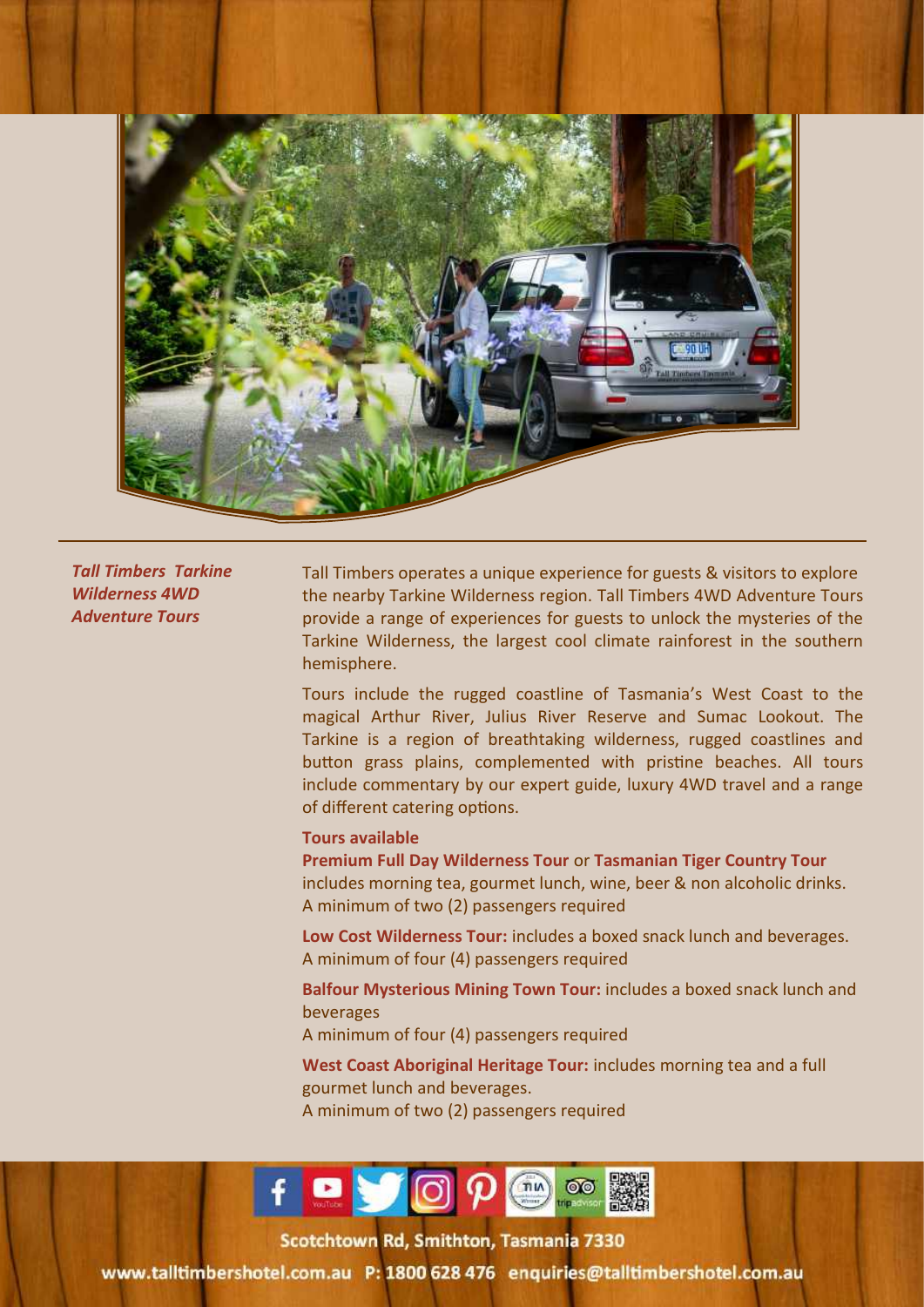

- Please refer to the following pages for the Wedding Costing Sheet and Function Confirmation sheet.
- At the time of booking your desired function room for your wedding the room hire must be paid in full within 7 days to confirm the booking. On confirmation and payment, please return the confirmation sheet in this package and avail yourself to the Food and Beverage Manager to view the facilities and to discuss initial details. An appointment is essential so we are able to assist your requests.
- In the event of a cancellation the following policy will apply:
	- Cancellation outside **6 months** from the date of the function **full refund** of deposit
	- Cancellation outside **3 months** from the date of the function **50 % refund** of deposit
	- Cancellation inside **3 months** from date of the function **NO refund**
- We require exact numbers no later than 7 days prior to your wedding. This will also be the minimum number of meals charged.
- Guests can park directly outside units and for guests arriving via coach we offer porterage free of charge upon arrival and departure.
- Dietary requirements can be catered for by letting us know before hand this will assist in the smooth running of your function.
- All food items consumed on the premises must, under food safety laws, be supplied by Tall Timbers. **NO** outside food items can be served on the premises. (excludes Celebration Cakes ONLY)
- Tall Timbers requires that final payment of food, beverages, incidentals and extras, be made on the following day of the wedding. (Unless prior arrangements have been made with Management)
- Tall Timbers does not accept the responsibility for damage or loss of property during your stay and/or function. Clients must seek their own insurance arrangements.



Scotchtown Rd, Smithton, Tasmania 7330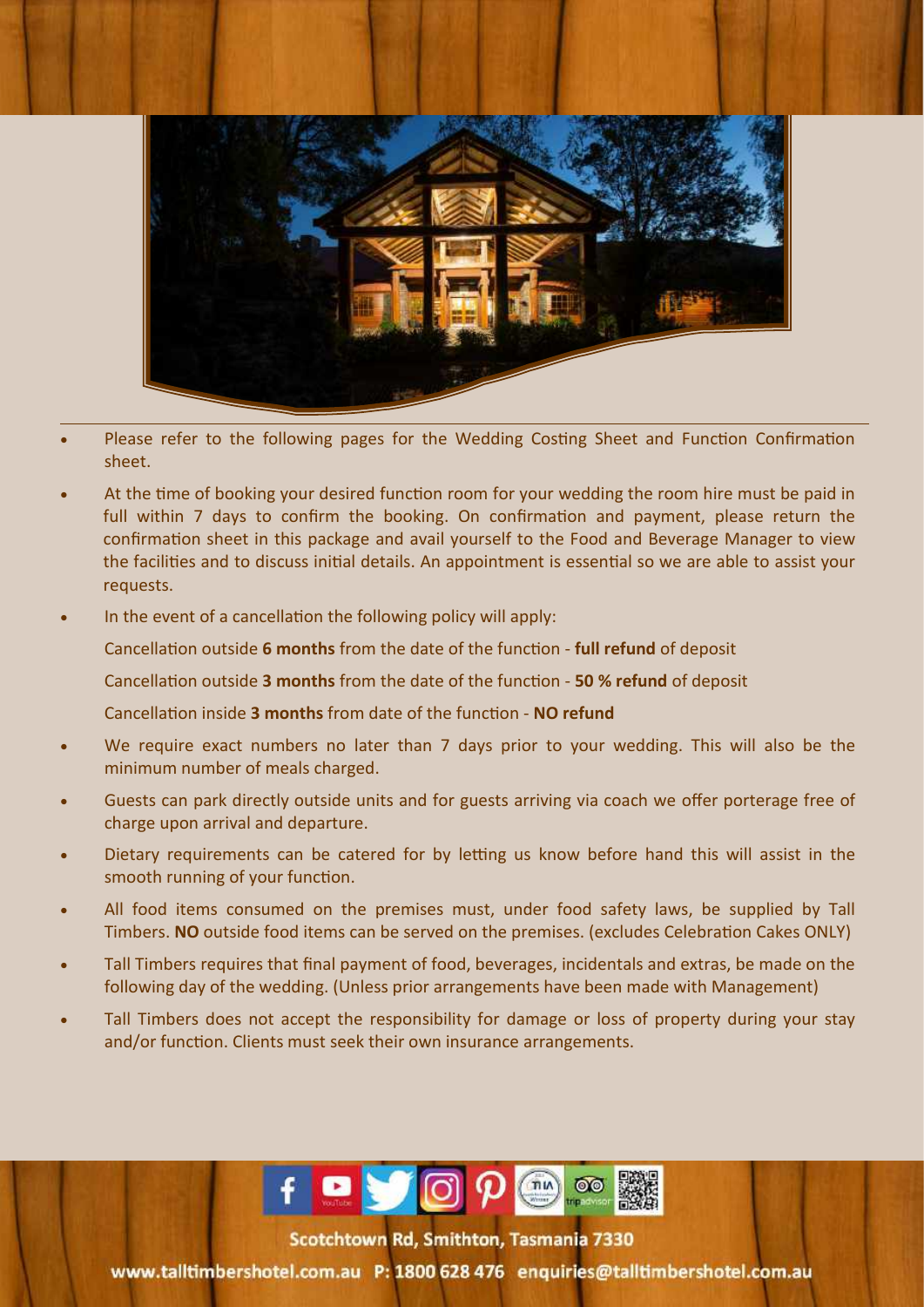

| Britton's Function Room (Large Room)    | \$1,000.00 |
|-----------------------------------------|------------|
| <b>Greys Function Room (Small Room)</b> | \$500.00   |

### **Includes the following:**





Black and White chair covers are also available for hire at **\$2.00** per cover.

White / Black ceiling Drapes available at hire of **\$300.00**  (As depicted in the large photo above)

**Additional equipment is available at appropriate rate as per the costing sheet which is available upon request.**



rotchtown Rd. Smithton, Tasmania, 7330 Toll Free: 1800 628 476 Telephone: + 63 (03) 6452 9000

www.talltimbershotel.com.au P: 1800 628 476 enquiries@talltimbershotel.com.au









19